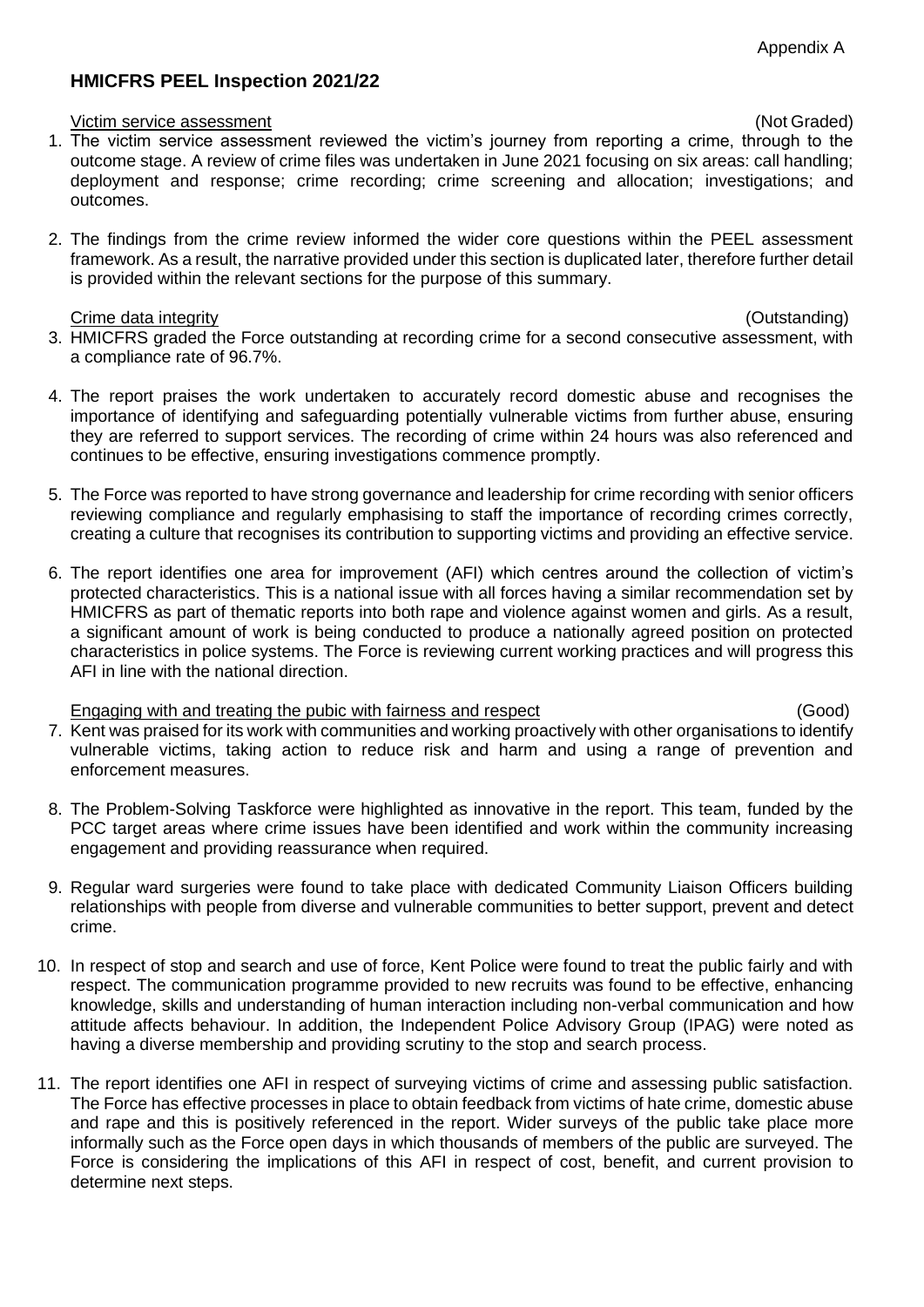Preventing crime and anti-social behaviour (Good)

- 12. The Force was assessed as good at preventing and deterring crime. The Force's proactive work with repeat vulnerable callers, known as Op Engage, was highlighted as innovative. The Force ensures through continued oversight by a dedicated PCSO, that appropriate referrals are made to partner agencies to ensure support is provided.
- 13. The Force prioritisation of prevention, anti-social behaviour and vulnerability was commended. The operating model of the Force was recognised for its ability to identify the most vulnerable and reduce risk and harm. The positive work with young people to identify and prevent harm or criminality through dedicated schools' officers was cited as a positive addition and the introduction of the three multi-agency taskforces which tackle crime, prevent violence, and safeguard those most vulnerable in the community was recognised for the excellent work undertaken.
- 14. The multi-agency approach taken by the Force, which includes co-located teams with councils, ensures a joint response to anti-social behaviour and was found to be highly effective. The use of volunteers and the Special Constabulary was also favourably referenced.
- 15. The one AFI set out the need for a structured training programme for neighbourhood policing officers and staff. The Force currently provides a three-tier structure of training for neighbourhood officers dependent on their specific role with an ambition to develop this further. The Force is currently undertaking a review to ensure it can deliver the strategic aims of the recently published Beating Crime Plan, Serious Violence Duty Statutory Guidance and Tackling Violence Against Women and Girls Strategy. The demand, resources, and training of those involved in neighbourhood policing will be reviewed as part of this.

# Responding to the public (Requires Improvement)

- 16. The Force was assessed as answering calls for service (both emergency and non-emergency calls) promptly and regularly achieving or exceeding the standards set nationally. The specialist support and response to domestic abuse victims through the Vulnerability Hub was also highlighted, enabling the provision of early advice and immediate evidence capture. The working hours of the Vulnerability Hub are being expanded as part of further improvements being made to the investigation of domestic abuse which will provide a greater service to more victims.
- 17. Officer awareness of vulnerability and knowledge of safeguarding responsibilities when attending incidents was commented on positively. Once a crime is reported, it was found to be allocated to an appropriate department for investigation and HMICFRS reported officers were conscientious in keeping victims updated.
- 18. The wellbeing provided to those involved with or responding to emergency calls was recognised. Trauma management processes, availability of counselling, internal culture boards and the priority afforded to officer safety were a few of the examples detailed in the report.
- 19. Four AFIs were identified which focused on identification of vulnerable repeat callers, provision of crime prevention and scene preservation advice, response to incidents and capacity and capability of response officers.
- 20. Whilst the Force acknowledges the findings from the report, processes, governance, and scrutiny are well established in respect of identifying repeat callers and HMICFRS found positive practice. Further enhancements in respect of quality assurance and professional development have been undertaken since the conclusion of the inspection which has strengthened the position further.
- 21. The Force complies with the National Contact Management Strategy and National Contact Management Learning Programme. Basic crime prevention and scene preservation advice is provided where appropriate and detailed information is available on the Kent Police website. The recently launched 'My Community Voice' which is a web-based product that people can sign up to at no cost, will also provide crime prevention advice.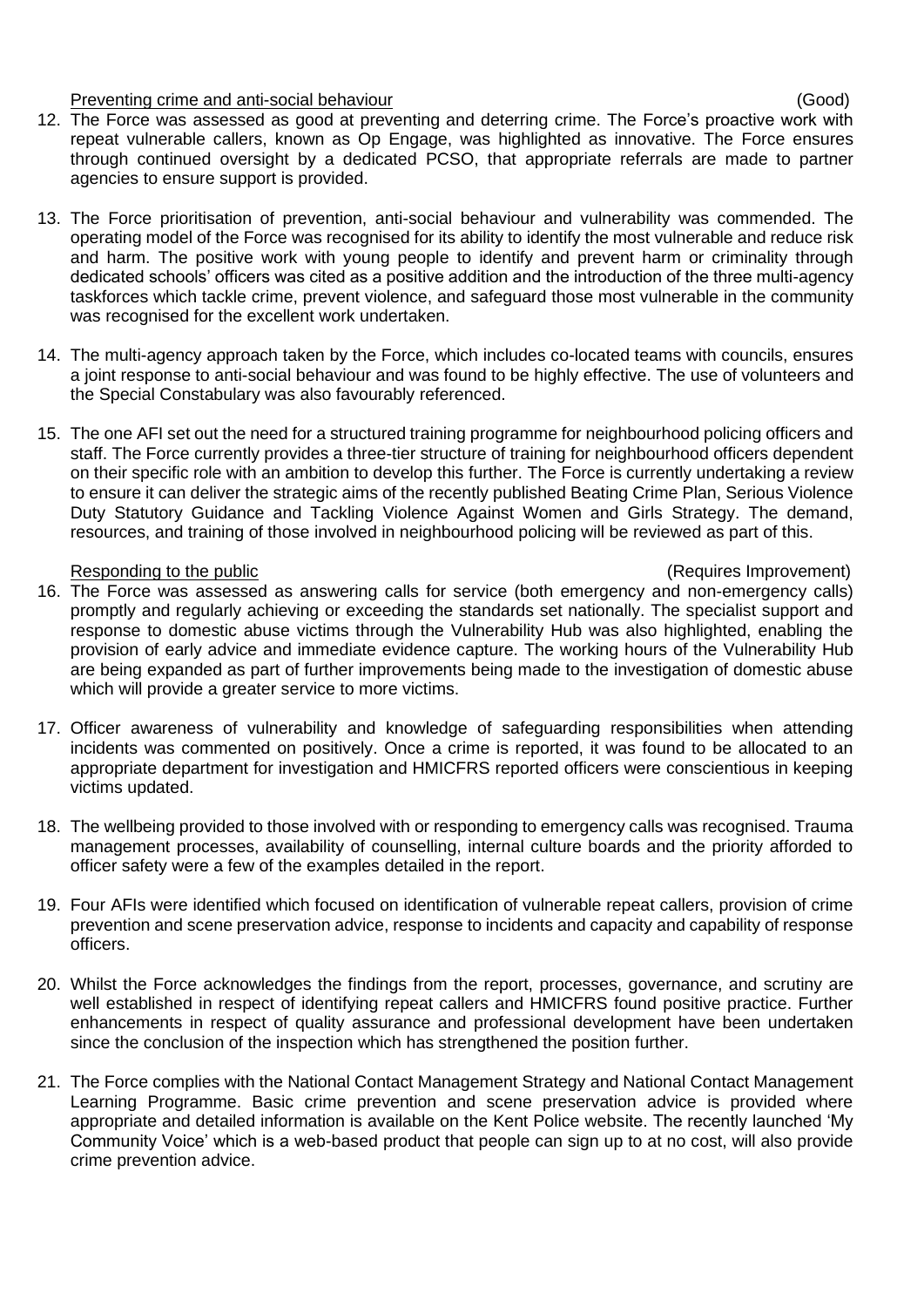- 22. Of paramount importance when responding to calls is safety of the victims and witnesses, the wider public on the roads of Kent and the officers being sent. HMICFRS found that in the majority of cases attendance times were acceptable and the prioritisation and response to calls for service were appropriate to the circumstances of the caller and incident. The Force will continue to monitor this.
- 23. The Force recognises the need to review the capacity and capability of response teams and work is underway to review current resources against the allocation model in line with demand and performance. Officers within response teams perform an extraordinary job day in and day out, keeping people safe, supporting victims, and bringing offenders to justice.

Investigating crime (Requires Improvement)

- 24. HMICFRS reported that Kent Police understands how to carry out quality investigations on behalf of victims and their families through effective crime investigation policies and governance, which reviews performance against a clear set of standards.
- 25. Six AFIs are set out within the report focused on resourcing, allocation, investigation plans, evidence led prosecution, victim needs assessment and auditable records when a victim withdraws support from a prosecution. The Force, for some time, have been progressing a variety of initiatives to improve the quality of investigations. A monthly Crime Management and Investigative Quality Board chaired by the Assistant Chief Constable for Crime focuses on raising investigative standards, developing, and supporting the investigative workforce and setting clear standards. The introduction of the Quality Assurance Framework whereby an assessment is made on the quality of over 400 investigations a month is now well established. This offers extensive guidance and support to officers and supervisors to ensure they have the knowledge and skills with which to undertake quality investigations. This has resulted in improved performance.
- 26. The Force responded promptly to concerns raised by HMICFRS at the conclusion of their inspection in respect of the resourcing of the Vulnerability Investigation Teams (VITs) who investigate domestic abuse. A detailed review of high-risk domestic abuse reports was undertaken to ensure the investigations were effective and safeguarding had taken place. This review concluded that the risk to victims was appropriately managed. Similarly, detective capacity was increased within the VITs with further growth generated by those on the detective pathway.
- 27. The current time to allocate an investigation is one day. Latest Force data (March 2022) shows in 457 (93.5%) reviews, the assessors determined the crime was allocated in a timely manner. Likewise, investigation plans were created on 403 (82.4%) of the reviews.
- 28. A significant amount of progress has been made in pursuing opportunities to prosecute an offender when the victim disengages, known as evidence led prosecutions (ELP). The use of ELP is increasing and is tracked through the Crime Management and Investigative Quality Board. Current data highlights a significant step change in performance when reviewed against the 1.2% referenced in the report. The latest data indicates that an ELP was considered and either pursued or deemed not appropriate in 59.4% of domestic abuse, 50.0% of hate crime, 51.0% of stalking and harassment and 73.6% of rape investigations. The Force continues to work on improving this further.
- 29. Kent Police has undertaken a significant amount of work with regards to enhancing the position in respect of victim needs assessment. A recent review highlighted that whilst officers were conducting victim needs assessments the recording of action taken was not in line with Force policy and remedial action is now taking place through senior leaders. Discussion took place with HMICFRS regarding the recording of victim's wishes when they withdraw support from a prosecution to seek clarity on the evidence required. As a result, the Force has updated the relevant policy and adjusted training.

## Protecting vulnerable people (Adequate)

30. The Force is recognised for the strong governance in place at both a strategic and local level to ensure vulnerability and risk are at the forefront of service delivery. The Force operating model is built with vulnerability at its core with the flex to evolve and continuously improve. As a result, the Force is reported to be able to effectively safeguard and support vulnerable victims.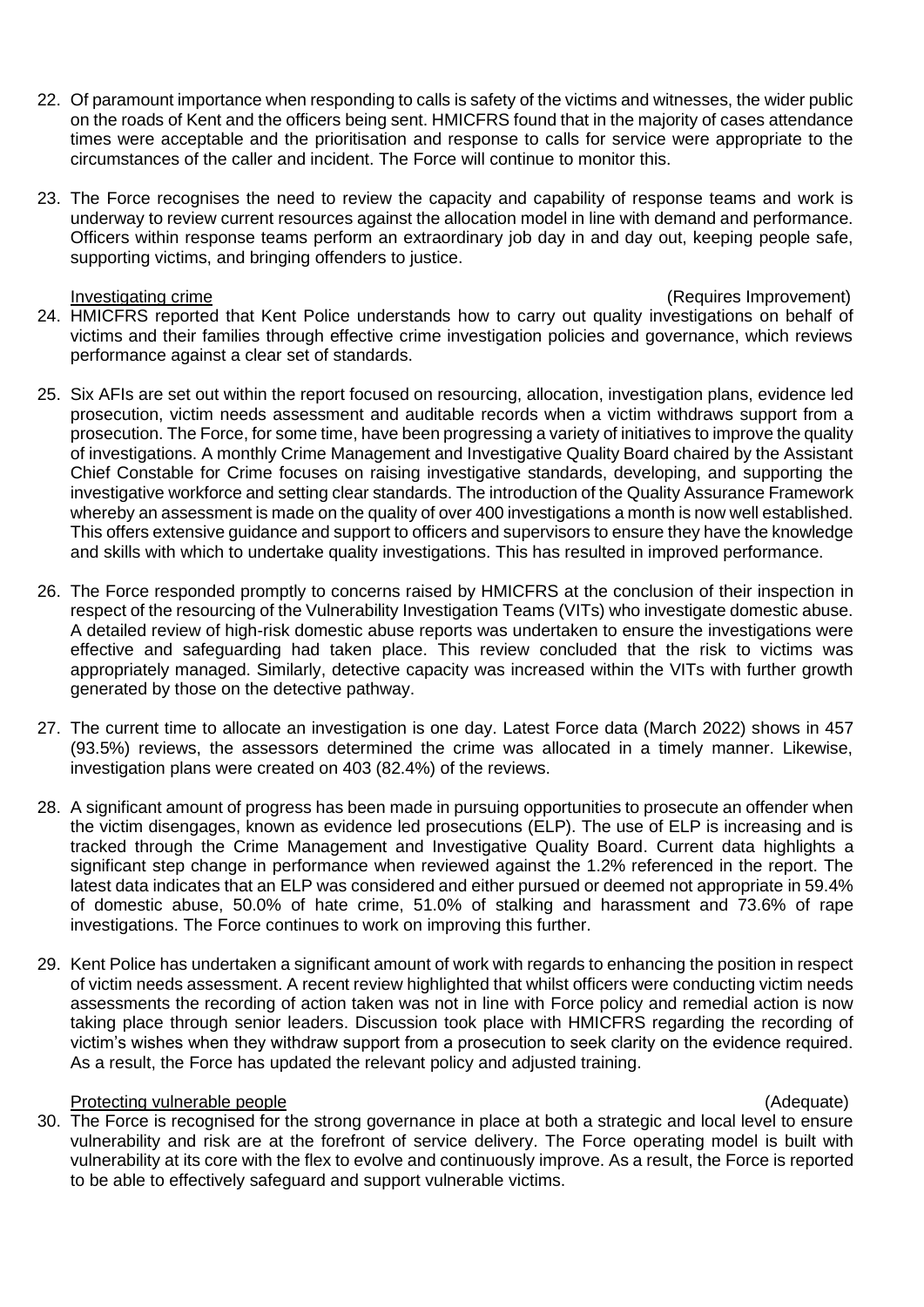- 31. The report highlights many positive areas such as the introduction of a new risk assessment tool for victims of domestic abuse known as DARA (Domestic Abuse Risk Assessment) which provides the opportunity to identify patterns of behaviours and crimes such as stalking and coercive and controlling behaviour. Kent pioneered the introduction of DARA with many other forces now adopting it.
- 32. Also highlighted are the multi-agency stalking prevention panels (MASIP) in place; the Force having the highest use of stalking prevention orders; the work of the Missing Child and Exploitation Teams in protecting children and young people; the County Lines and Gangs' Teams; and Op Encompass, the process of notifying schools of domestic abuse incidents affecting a child, which has been nationally recognised.
- 33. Two AFIs linked to the use of protection orders and wellbeing of staff working with the most vulnerable were highlighted.
- 34. During the last six months (November 2021 to April 2022) the Force issued 107 domestic violence prevention notices (DVPNs) to offenders across the county with 100 domestic violence protection orders (DVPOs) granted by the court. Work will continue in this area to further increase the number of DVPNs and DVPOs in order to ensure victims continue to be protected.
- 35. As detailed in the report, a wide range of support is available to staff working with the most vulnerable victims. The Force recognises the role these officers undertake on a daily basis and the impact subject matter can have. Engagement with staff is taking place to understand what more can be done to support them.

### Managing offenders and suspects (Requires Improvement)

- 36. The Integrated Offender Management (IOM) programme is well established and highlighted in the report as being effective. Concentrating on a cohort of offenders and working with key partners, the programme looks to supervise offenders in the community using rehabilitative interventions and enforcement where necessary.
- 37. Reference is also made to the well-established governance in place for managing offenders along with predictive analytical data that allows the Force to focus on offenders that cause the most serious harm. The Force has developed substantial capability and capacity through the County Lines and Gangs Teams, the Chief Constable's Crime Squad and Criminal Investigation Departments. The Chief Constable's Crime Squad take on and remove from circulation those hardened criminals who inflict significant harm on local communities by committing serious acquisitive crime offences, most notably residential burglaries, and robberies. Similarly, the County Lines and Gangs Team target those individuals who supply Class A drugs in Kent, often exploiting the most vulnerable members of our communities. These teams are responsible for significant increases in charge rates and therefore management of offenders.
- 38. Three AFIs focus on use of Bail and released under investigation, the management of registered sex offenders (RSOs) and digital capability and capacity in the area of online child abuse.
- 39. Kent Police has a comprehensive Bail Management policy and clear governance in place. The management of suspects released under investigation is a concern to all forces and a new Bail legal framework is due at the end of 2022. In line with this legal change, the Force will review processes and make the necessary amendments to ensure improvements continue to be made.
- 40. The management of RSOs is effective, and the report highlights the Force adherence to authorised professional practice (APP), use of sexual harm prevention orders and good awareness of RSOs by local community teams. In order to ensure the provision is as effective as it can be, a review of the structure, resources and capability is being undertaken. This review will also consider the digital capacity and capability of these teams.

## Building, Supporting and Protecting the Workforce (Good)

41. The understanding of ethical policing amongst officers and staff is described as excellent with positive commentary provided on the Force's Ethics Committee, Culture Boards and the clear mission, vision, values and priorities, all of which contribute to a positive culture.